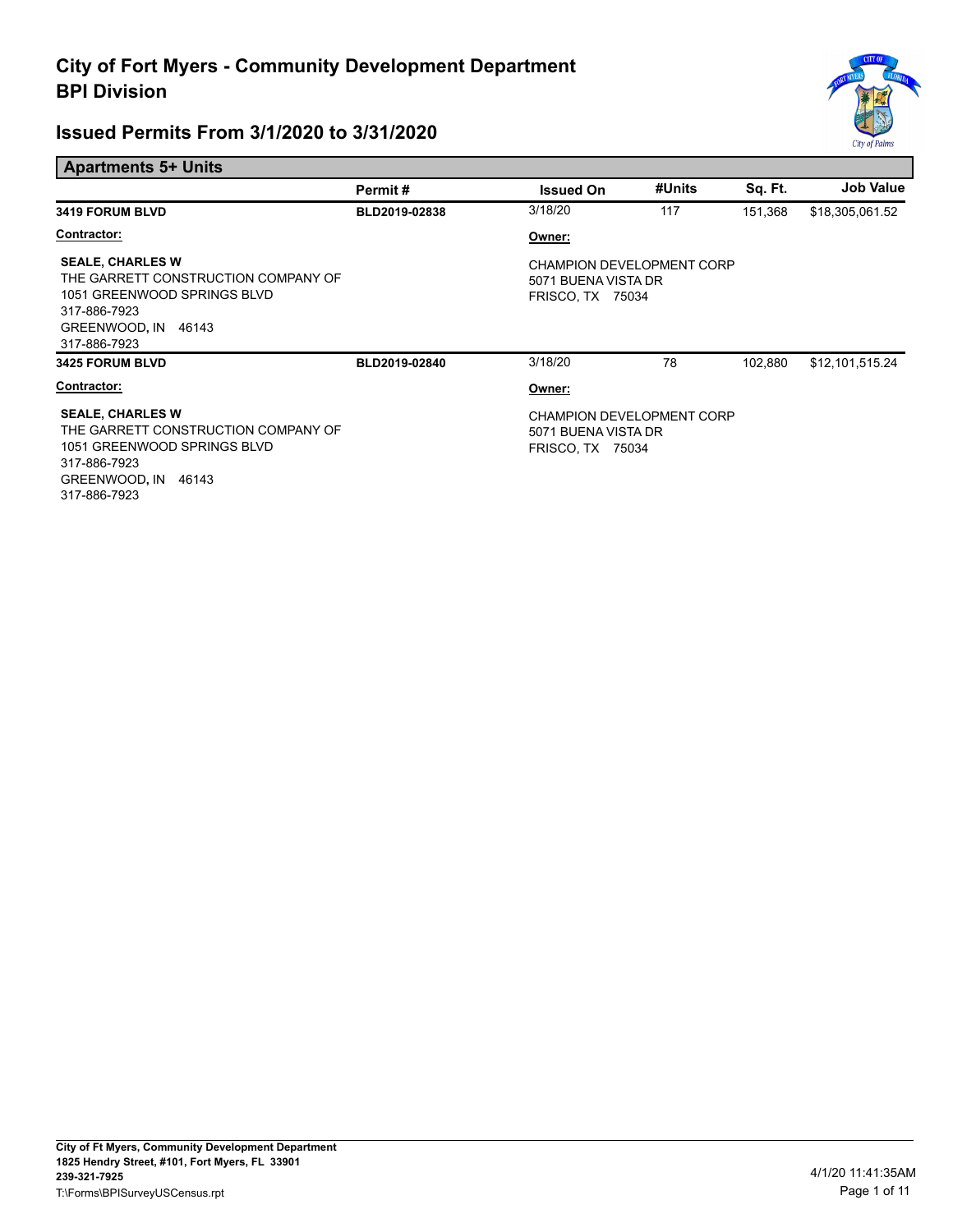

| <b>Single Family</b>                                                                                                                     |               |                                                                                      |              |         |                  |  |
|------------------------------------------------------------------------------------------------------------------------------------------|---------------|--------------------------------------------------------------------------------------|--------------|---------|------------------|--|
|                                                                                                                                          | Permit#       | <b>Issued On</b>                                                                     | #Units       | Sq. Ft. | <b>Job Value</b> |  |
| <b>11884 CLIFTON TER</b>                                                                                                                 | BLD2020-00235 | 3/3/20                                                                               | $\mathbf{1}$ | 2,876   | \$348,686.00     |  |
| Contractor:                                                                                                                              |               | Owner:                                                                               |              |         |                  |  |
| <b>STEWART, JAMES KEITH</b><br><b>CENTEX HOMES</b><br>24311 WALDEN CENTER DR 239-495-4800<br>BONITA SPRINGS, FL 34134<br>239-495-4800    |               | <b>CENTEX HOMES</b><br>24311 WALDEN CENTER DR STE 300<br>BONITA SPRINGS, FL 34134    |              |         |                  |  |
| 11871 BOXELDER WAY                                                                                                                       | BLD2020-00369 | 3/3/20                                                                               | 1            | 3,296   | \$399,607.00     |  |
| Contractor:                                                                                                                              |               | Owner:                                                                               |              |         |                  |  |
| <b>MCMURRAY, DARIN LEE</b><br>LENNAR HOMES LLC<br>10481 BEN C PRATT/SIX MILE CYP<br>239-278-1177<br>FORT MYERS, FL 33966<br>239-278-1177 |               | <b>WCI COMMUNITIES LLC</b><br>10481 6 MILE CYPRESS PKWY<br>FORT MYERS, FL 33966      |              |         |                  |  |
| <b>11464 REMINGTON CHASE</b>                                                                                                             | BLD2020-00143 | 3/4/20                                                                               | $\mathbf{1}$ | 4,083   | \$495,023.00     |  |
| Contractor:                                                                                                                              |               | Owner:                                                                               |              |         |                  |  |
| <b>STEWART, JAMES KEITH</b><br><b>CENTEX HOMES</b><br>24311 WALDEN CENTER DR 239-495-4800<br>BONITA SPRINGS, FL 34134<br>239-495-4800    |               | <b>CENTEX HOMES</b><br>24311 WALDEN CENTER DR STE 300<br>BONITA SPRINGS, FL 34134    |              |         |                  |  |
| 3978 SPOTTED EAGLE WAY                                                                                                                   | BLD2020-00186 | 3/4/20                                                                               | $\mathbf{1}$ | 5,190   | \$629,236.00     |  |
| <b>Contractor:</b>                                                                                                                       |               | Owner:                                                                               |              |         |                  |  |
| <b>STEWART, JAMES KEITH</b><br><b>CENTEX HOMES</b><br>24311 WALDEN CENTER DR 239-495-4800<br>BONITA SPRINGS, FL 34134<br>239-495-4800    |               | PULTE HOME COMPANY LLC<br>24311 WALDEN CENTER DR STE 300<br>BONITA SPRINGS, FL 34134 |              |         |                  |  |
| <b>12023 WESTMORELAND WAY</b>                                                                                                            | BLD2020-00265 | 3/4/20                                                                               | $\mathbf{1}$ | 2,046   | \$248,057.00     |  |
| Contractor:                                                                                                                              |               | Owner:                                                                               |              |         |                  |  |
| <b>STEWART, JAMES KEITH</b><br><b>CENTEX HOMES</b><br>24311 WALDEN CENTER DR 239-495-4800<br>BONITA SPRINGS, FL 34134<br>239-495-4800    |               | <b>CENTEX HOMES</b><br>24311 WALDEN CENTER DR STE 300<br>BONITA SPRINGS, FL 34134    |              |         |                  |  |
| 4141 SPOTTED EAGLE WAY                                                                                                                   | BLD2020-00455 | 3/4/20                                                                               | $\mathbf{1}$ | 5,558   | \$673,851.00     |  |
| <u>Contractor:</u>                                                                                                                       |               | Owner:                                                                               |              |         |                  |  |
| <b>STEWART, JAMES KEITH</b><br><b>CENTEX HOMES</b><br>24311 WALDEN CENTER DR 239-495-4800<br>BONITA SPRINGS, FL 34134<br>239-495-4800    |               | PULTE HOME COMPANY LLC<br>24311 WALDEN CENTER DR STE 300<br>BONITA SPRINGS, FL 34134 |              |         |                  |  |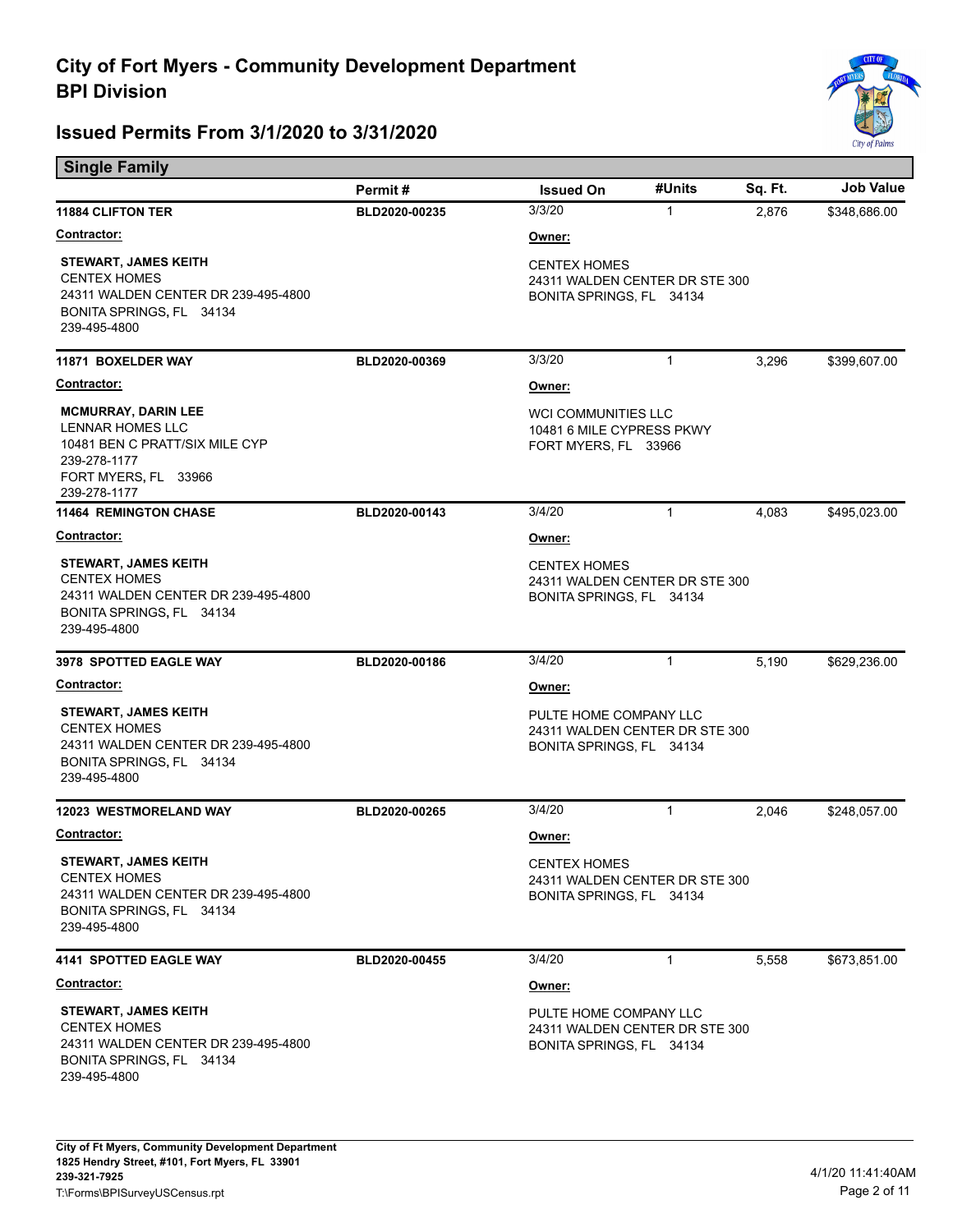

| <b>Single Family</b>                                                                                                                  |               |                                                                                      |              |         |                  |  |
|---------------------------------------------------------------------------------------------------------------------------------------|---------------|--------------------------------------------------------------------------------------|--------------|---------|------------------|--|
|                                                                                                                                       | Permit#       | <b>Issued On</b>                                                                     | #Units       | Sq. Ft. | <b>Job Value</b> |  |
| <b>4137 SPOTTED EAGLE WAY</b>                                                                                                         | BLD2020-00456 | 3/4/20                                                                               | $\mathbf{1}$ | 3,761   | \$455,984.00     |  |
| <b>Contractor:</b>                                                                                                                    |               | Owner:                                                                               |              |         |                  |  |
| <b>STEWART, JAMES KEITH</b><br><b>CENTEX HOMES</b><br>24311 WALDEN CENTER DR 239-495-4800<br>BONITA SPRINGS, FL 34134<br>239-495-4800 |               | PULTE HOME COMPANY LLC<br>24311 WALDEN CENTER DR STE 300<br>BONITA SPRINGS, FL 34134 |              |         |                  |  |
| <b>11845 CLIFTON TER</b>                                                                                                              | BLD2020-00457 | 3/4/20                                                                               | $\mathbf{1}$ | 2,318   | \$281,034.00     |  |
| <b>Contractor:</b>                                                                                                                    |               | Owner:                                                                               |              |         |                  |  |
| <b>STEWART, JAMES KEITH</b><br><b>CENTEX HOMES</b><br>24311 WALDEN CENTER DR 239-495-4800<br>BONITA SPRINGS, FL 34134<br>239-495-4800 |               | <b>CENTEX HOMES</b><br>24311 WALDEN CENTER DR STE 300<br>BONITA SPRINGS, FL 34134    |              |         |                  |  |
| <b>4133 SPOTTED EAGLE WAY</b>                                                                                                         | BLD2020-00459 | 3/4/20                                                                               | $\mathbf{1}$ | 3,596   | \$435,979.00     |  |
| Contractor:                                                                                                                           |               | Owner:                                                                               |              |         |                  |  |
| <b>STEWART, JAMES KEITH</b><br><b>CENTEX HOMES</b><br>24311 WALDEN CENTER DR 239-495-4800<br>BONITA SPRINGS, FL 34134<br>239-495-4800 |               | PULTE HOME COMPANY LLC<br>24311 WALDEN CENTER DR STE 300<br>BONITA SPRINGS, FL 34134 |              |         |                  |  |
| <b>12059 WESTMORELAND WAY</b>                                                                                                         | BLD2020-00460 | 3/4/20                                                                               | 1            | 2,026   | \$245,632.00     |  |
| <b>Contractor:</b>                                                                                                                    |               | Owner:                                                                               |              |         |                  |  |
| <b>STEWART, JAMES KEITH</b><br><b>CENTEX HOMES</b><br>24311 WALDEN CENTER DR 239-495-4800<br>BONITA SPRINGS, FL 34134<br>239-495-4800 |               | <b>CENTEX HOMES</b><br>24311 WALDEN CENTER DR STE 300<br>BONITA SPRINGS, FL 34134    |              |         |                  |  |
| <b>11466 TIVERTON TRCE</b>                                                                                                            | BLD2020-00461 | 3/4/20                                                                               | 1            | 3,963   | \$480,474.00     |  |
| Contractor:                                                                                                                           |               | Owner:                                                                               |              |         |                  |  |
| <b>STEWART, JAMES KEITH</b><br><b>CENTEX HOMES</b><br>24311 WALDEN CENTER DR 239-495-4800<br>BONITA SPRINGS, FL 34134<br>239-495-4800 |               | <b>CENTEX HOMES</b><br>24311 WALDEN CENTER DR STE 300<br>BONITA SPRINGS, FL 34134    |              |         |                  |  |
| 12060 WESTMORELAND WAY                                                                                                                | BLD2020-00462 | 3/4/20                                                                               | $\mathbf{1}$ | 2,100   | \$254,604.00     |  |
| Contractor:                                                                                                                           |               | Owner:                                                                               |              |         |                  |  |
| STEWART, JAMES KEITH<br><b>CENTEX HOMES</b><br>24311 WALDEN CENTER DR 239-495-4800<br>BONITA SPRINGS, FL 34134<br>239-495-4800        |               | <b>CENTEX HOMES</b><br>24311 WALDEN CENTER DR STE 300<br>BONITA SPRINGS, FL 34134    |              |         |                  |  |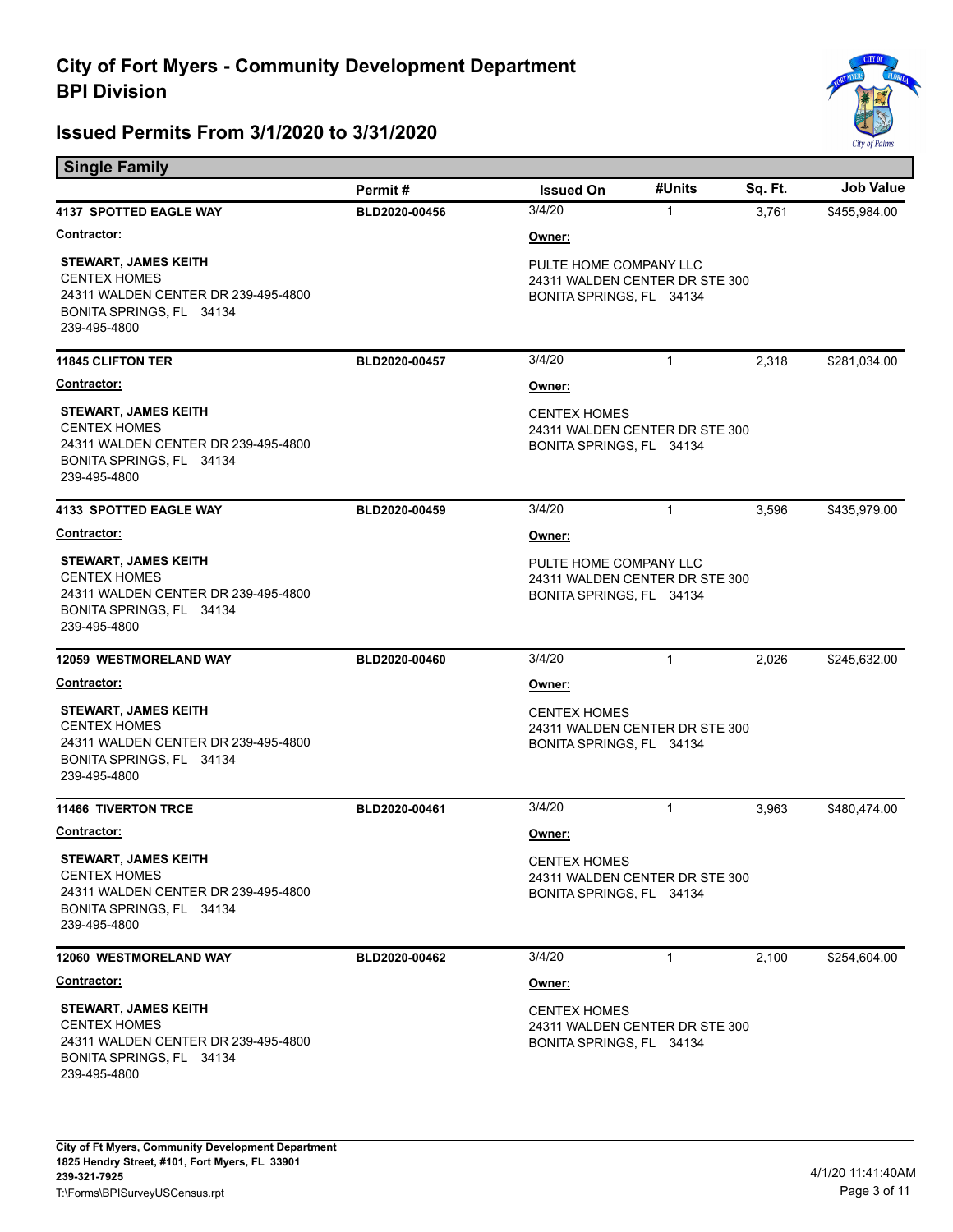

| <b>Single Family</b>                                                                                                                  |               |                                                                                      |              |         |                  |  |
|---------------------------------------------------------------------------------------------------------------------------------------|---------------|--------------------------------------------------------------------------------------|--------------|---------|------------------|--|
|                                                                                                                                       | Permit#       | <b>Issued On</b>                                                                     | #Units       | Sq. Ft. | <b>Job Value</b> |  |
| <b>11447 TIVERTON TRCE</b>                                                                                                            | BLD2020-00463 | 3/4/20                                                                               | $\mathbf{1}$ | 3,380   | \$409,791.00     |  |
| Contractor:                                                                                                                           |               | Owner:                                                                               |              |         |                  |  |
| <b>STEWART, JAMES KEITH</b><br><b>CENTEX HOMES</b><br>24311 WALDEN CENTER DR 239-495-4800<br>BONITA SPRINGS, FL 34134<br>239-495-4800 |               | <b>CENTEX HOMES</b><br>24311 WALDEN CENTER DR STE 300<br>BONITA SPRINGS, FL 34134    |              |         |                  |  |
| <b>12047 WESTMORELAND WAY</b>                                                                                                         | BLD2020-00465 | 3/4/20                                                                               | 1            | 2,046   | \$248,057.00     |  |
| <b>Contractor:</b>                                                                                                                    |               | Owner:                                                                               |              |         |                  |  |
| <b>STEWART, JAMES KEITH</b><br><b>CENTEX HOMES</b><br>24311 WALDEN CENTER DR 239-495-4800<br>BONITA SPRINGS, FL 34134<br>239-495-4800 |               | <b>CENTEX HOMES</b><br>24311 WALDEN CENTER DR STE 300<br>BONITA SPRINGS, FL 34134    |              |         |                  |  |
| <b>3974 SPOTTED EAGLE WAY</b>                                                                                                         | BLD2020-00466 | 3/4/20                                                                               | 1            | 3,761   | \$455,984.00     |  |
| <b>Contractor:</b>                                                                                                                    |               | Owner:                                                                               |              |         |                  |  |
| <b>STEWART, JAMES KEITH</b><br><b>CENTEX HOMES</b><br>24311 WALDEN CENTER DR 239-495-4800<br>BONITA SPRINGS, FL 34134<br>239-495-4800 |               | PULTE HOME COMPANY LLC<br>24311 WALDEN CENTER DR STE 300<br>BONITA SPRINGS, FL 34134 |              |         |                  |  |
| 4007 SPOTTED EAGLE WAY                                                                                                                | BLD2020-00467 | 3/4/20                                                                               | $\mathbf{1}$ | 5,267   | \$638,571.00     |  |
| <u>Contractor:</u>                                                                                                                    |               | <u>Owner:</u>                                                                        |              |         |                  |  |
| <b>STEWART, JAMES KEITH</b><br><b>CENTEX HOMES</b><br>24311 WALDEN CENTER DR 239-495-4800<br>BONITA SPRINGS, FL 34134<br>239-495-4800 |               | PULTE HOME COMPANY LLC<br>24311 WALDEN CENTER DR STE 300<br>BONITA SPRINGS, FL 34134 |              |         |                  |  |
| <b>4013 SPOTTED EAGLE WAY</b>                                                                                                         | BLD2020-00498 | 3/4/20                                                                               | 1            | 5,367   | \$650,695.00     |  |
| <u>Contractor:</u>                                                                                                                    |               | Owner:                                                                               |              |         |                  |  |
| <b>STEWART, JAMES KEITH</b><br><b>CENTEX HOMES</b><br>24311 WALDEN CENTER DR 239-495-4800<br>BONITA SPRINGS, FL 34134<br>239-495-4800 |               | PULTE HOME COMPANY LLC<br>24311 WALDEN CENTER DR STE 300<br>BONITA SPRINGS, FL 34134 |              |         |                  |  |
| <b>4756 CRESTED EAGLE LN</b>                                                                                                          | BLD2020-00576 | 3/9/20                                                                               | $\mathbf{1}$ | 2,741   | \$335,663.00     |  |
| Contractor:                                                                                                                           |               | Owner:                                                                               |              |         |                  |  |
| <b>STEWART, JAMES KEITH</b><br><b>CENTEX HOMES</b><br>24311 WALDEN CENTER DR 239-495-4800<br>BONITA SPRINGS, FL 34134<br>239-495-4800 |               | PULTE HOME COMPANY LLC<br>24311 WALDEN CENTER DR STE 300<br>BONITA SPRINGS, FL 34134 |              |         |                  |  |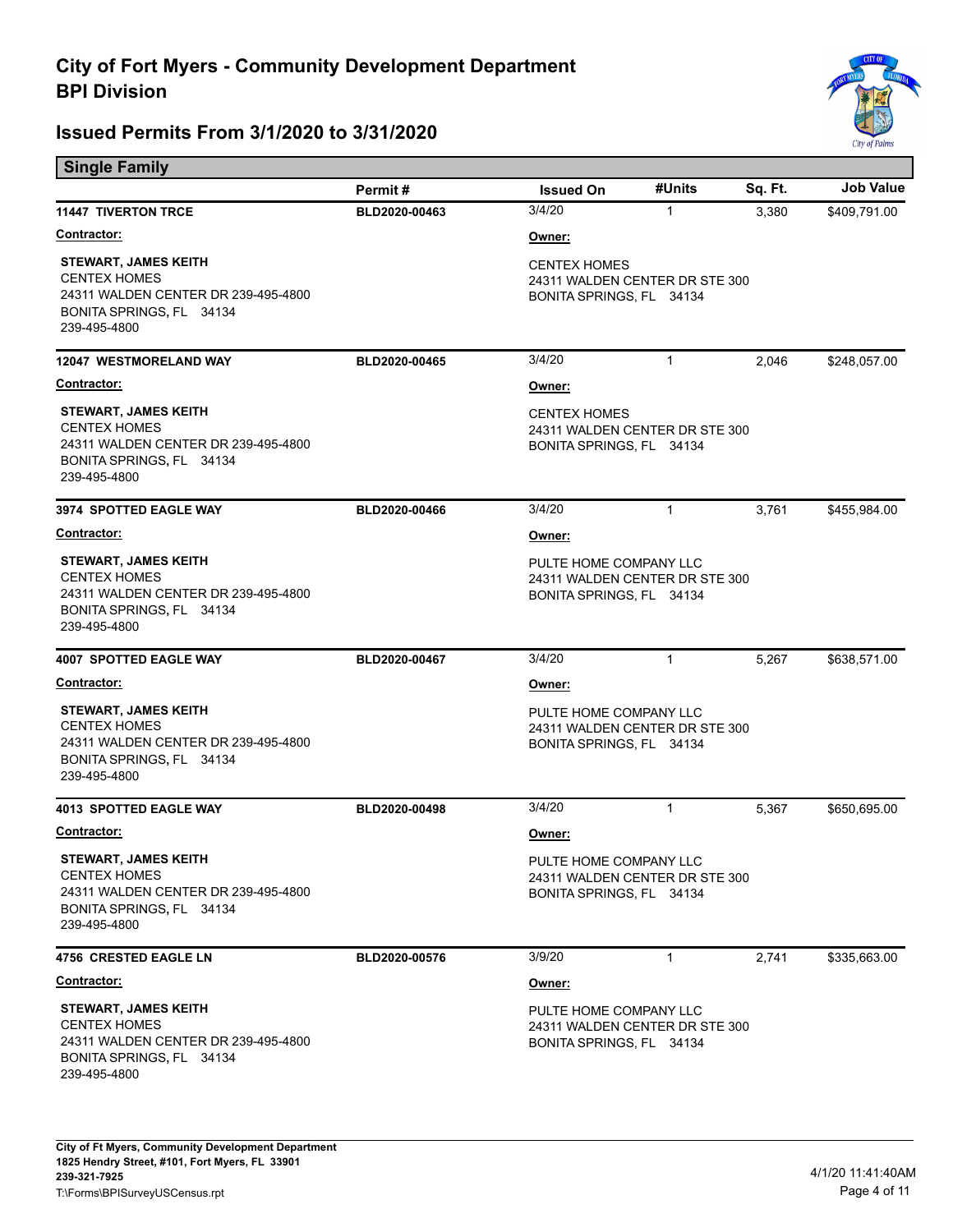

| <b>Single Family</b>                                                                                                                            |               |                                                                                      |              |         |              |
|-------------------------------------------------------------------------------------------------------------------------------------------------|---------------|--------------------------------------------------------------------------------------|--------------|---------|--------------|
|                                                                                                                                                 | Permit#       | <b>Issued On</b>                                                                     | #Units       | Sq. Ft. | Job Value    |
| <b>3954 SPOTTED EAGLE WAY</b>                                                                                                                   | BLD2020-00575 | 3/10/20                                                                              | $\mathbf{1}$ | 3,076   | \$376,687.00 |
| <b>Contractor:</b>                                                                                                                              |               | Owner:                                                                               |              |         |              |
| <b>STEWART, JAMES KEITH</b><br><b>CENTEX HOMES</b><br>24311 WALDEN CENTER DR 239-495-4800<br>BONITA SPRINGS, FL 34134<br>239-495-4800           |               | PULTE HOME COMPANY LLC<br>24311 WALDEN CENTER DR STE 300<br>BONITA SPRINGS, FL 34134 |              |         |              |
| <b>11901 CLIFTON TER</b>                                                                                                                        | BLD2020-00581 | 3/10/20                                                                              | $\mathbf{1}$ | 3,781   | \$463,021.00 |
| Contractor:                                                                                                                                     |               | Owner:                                                                               |              |         |              |
| <b>STEWART, JAMES KEITH</b><br><b>CENTEX HOMES</b><br>24311 WALDEN CENTER DR 239-495-4800<br>BONITA SPRINGS, FL 34134<br>239-495-4800           |               | <b>CENTEX HOMES</b><br>24311 WALDEN CENTER DR STE 300<br>BONITA SPRINGS, FL 34134    |              |         |              |
| <b>11431 TIVERTON TRCE</b>                                                                                                                      | BLD2020-00577 | 3/11/20                                                                              | 1            | 3,492   | \$427,630.00 |
| Contractor:                                                                                                                                     |               | Owner:                                                                               |              |         |              |
| <b>STEWART, JAMES KEITH</b><br><b>CENTEX HOMES</b><br>24311 WALDEN CENTER DR 239-495-4800<br>BONITA SPRINGS, FL 34134<br>239-495-4800           |               | <b>CENTEX HOMES</b><br>24311 WALDEN CENTER DR STE 300<br>BONITA SPRINGS, FL 34134    |              |         |              |
| <b>11252 CARLINGFORD RD</b>                                                                                                                     | BLD2020-00578 | 3/11/20                                                                              | 1            | 2,212   | \$270,882.00 |
| Contractor:                                                                                                                                     |               | Owner:                                                                               |              |         |              |
| <b>STEWART, JAMES KEITH</b><br><b>CENTEX HOMES</b><br>24311 WALDEN CENTER DR 239-495-4800<br>BONITA SPRINGS, FL 34134<br>239-495-4800           |               | <b>CENTEX HOMES</b><br>24311 WALDEN CENTER DR STE 300<br>BONITA SPRINGS, FL 34134    |              |         |              |
| <b>1409 CORDOVA AVE</b>                                                                                                                         | BLD2020-00019 | 3/12/20                                                                              | 1            | 2,963   | \$359,234.00 |
| <b>Contractor:</b>                                                                                                                              |               | Owner:                                                                               |              |         |              |
| <b>BENSON, STEVEN</b><br>BENSON HOMES OF FLORIDA LLC<br>7948 SANDLEWOOD CIR W 239-229-4634<br>FORT MYERS, FL 33908<br>239-229-4634              |               | BENSON HOMES OF FLORIDA LLC<br>7948 SANDELWOOD CIRCLE<br>FORT MYERS, FL 33908        |              |         |              |
| 11892 ARBOR TRACE DR                                                                                                                            | BLD2020-00640 | 3/12/20                                                                              | 1            | 2,578   | \$315,702.00 |
| <u>Contractor:</u>                                                                                                                              |               | Owner:                                                                               |              |         |              |
| <b>MCMURRAY, DARIN LEE</b><br><b>LENNAR HOMES LLC</b><br>10481 BEN C PRATT/SIX MILE CYP<br>239-278-1177<br>FORT MYERS, FL 33966<br>239-278-1177 |               | <b>WCI COMMUNITIES LLC</b><br>10481 6 MILE CYPRESS PKWY<br>FORT MYERS, FL 33966      |              |         |              |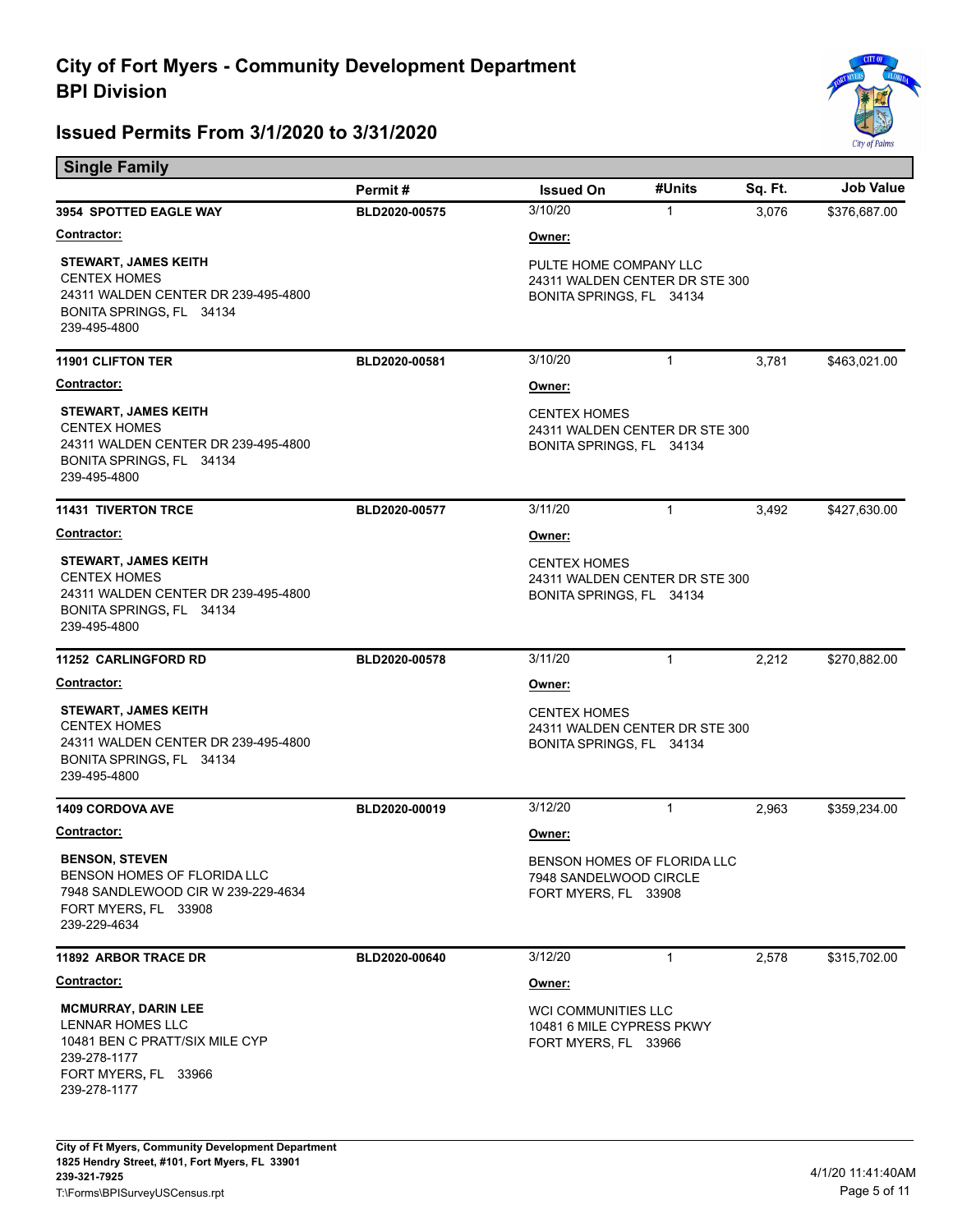Е



| <b>Single Family</b>                                                                                                                                |               |                                                                                          |              |         |                  |
|-----------------------------------------------------------------------------------------------------------------------------------------------------|---------------|------------------------------------------------------------------------------------------|--------------|---------|------------------|
|                                                                                                                                                     | Permit#       | <b>Issued On</b>                                                                         | #Units       | Sq. Ft. | <b>Job Value</b> |
| 11512 LAKEWOOD PRESERVE PL                                                                                                                          | BLD2020-00336 | 3/13/20                                                                                  | $\mathbf{1}$ | 2,936   | \$355,961.00     |
| <b>Contractor:</b>                                                                                                                                  |               | Owner:                                                                                   |              |         |                  |
| <b>SMITH, GLEN HENDRIX</b><br><b>G.L. BUILDING CORPORATION</b><br>1600 SAWGRASS CORPORATE PKWY<br>239-208-8326<br>SUNRISE, FL 33323<br>239-208-8326 |               | LEE COUNTY HOMES<br>STE 400 1600 SAWGRASS CORPORATE PKWY<br>SUNRISE, FL 33323            |              |         |                  |
| <b>11620 MEADOWRUN CIR</b>                                                                                                                          | BLD2020-00399 | 3/13/20                                                                                  | $\mathbf{1}$ | 2,936   | \$355,960.00     |
| <b>Contractor:</b>                                                                                                                                  |               | Owner:                                                                                   |              |         |                  |
| <b>SMITH, GLEN HENDRIX</b><br><b>G.L. BUILDING CORPORATION</b><br>1600 SAWGRASS CORPORATE PKWY<br>239-208-8326<br>SUNRISE, FL 33323<br>239-208-8326 |               | LEE COUNTY HOMES ASSOCIATES<br>STE 400 1600 SAWGRASS CORPORATE PKWY<br>SUNRISE, FL 33323 |              |         |                  |
| <b>2526 THOMPSON ST</b>                                                                                                                             | BLD2020-00546 | 3/16/20                                                                                  | $\mathbf{1}$ | 1,890   | \$229,144.00     |
| <b>Contractor:</b>                                                                                                                                  |               | Owner:                                                                                   |              |         |                  |
| <b>SMART, EAMON FITZGERALD</b><br><b>EAMON'S SMART ENTERPRISE INC</b><br>1508 SE 17TH AVENUE 239-470-7978<br>CAPE CORAL, FL 33990<br>239-470-7978   |               | <b>SMART EAMON</b><br>505 SW 13TH ST<br>CAPE CORAL, FL 33991                             |              |         |                  |
| <b>4336 TEABERRY LN</b>                                                                                                                             | BLD2020-00669 | 3/16/20                                                                                  | $\mathbf{1}$ | 2,924   | \$358,073.00     |
| <b>Contractor:</b>                                                                                                                                  |               | Owner:                                                                                   |              |         |                  |
| <b>MCMURRAY, DARIN LEE</b><br>LENNAR HOMES LLC<br>10481 BEN C PRATT/SIX MILE CYP<br>239-278-1177<br>FORT MYERS, FL 33966<br>239-278-1177            |               | CALATLANTIC GROUP INC<br>10481 BEN C PRATT SIX MILE CYPRESS PKWY<br>FORT MYERS, FL 33966 |              |         |                  |
| 3975 SPOTTED EAGLE WAY                                                                                                                              | BLD2020-00722 | 3/17/20                                                                                  | 1            | 3,194   | \$391,137.00     |
| <b>Contractor:</b>                                                                                                                                  |               | Owner:                                                                                   |              |         |                  |
| STEWART, JAMES KEITH<br><b>CENTEX HOMES</b><br>24311 WALDEN CENTER DR 239-495-4800<br>BONITA SPRINGS, FL 34134<br>239-495-4800                      |               | PULTE HOME COMPANY LLC<br>24311 WALDEN CENTER DR STE 300<br>BONITA SPRINGS, FL 34134     |              |         |                  |
| <b>11868 CLIFTON TER</b>                                                                                                                            | BLD2020-00723 | 3/17/20                                                                                  | 1            | 2,876   | \$352,195.00     |
| Contractor:                                                                                                                                         |               | Owner:                                                                                   |              |         |                  |
| <b>STEWART, JAMES KEITH</b><br><b>CENTEX HOMES</b><br>24311 WALDEN CENTER DR 239-495-4800<br>BONITA SPRINGS, FL 34134<br>239-495-4800               |               | <b>CENTEX HOMES</b><br>24311 WALDEN CENTER DR STE 300<br>BONITA SPRINGS, FL 34134        |              |         |                  |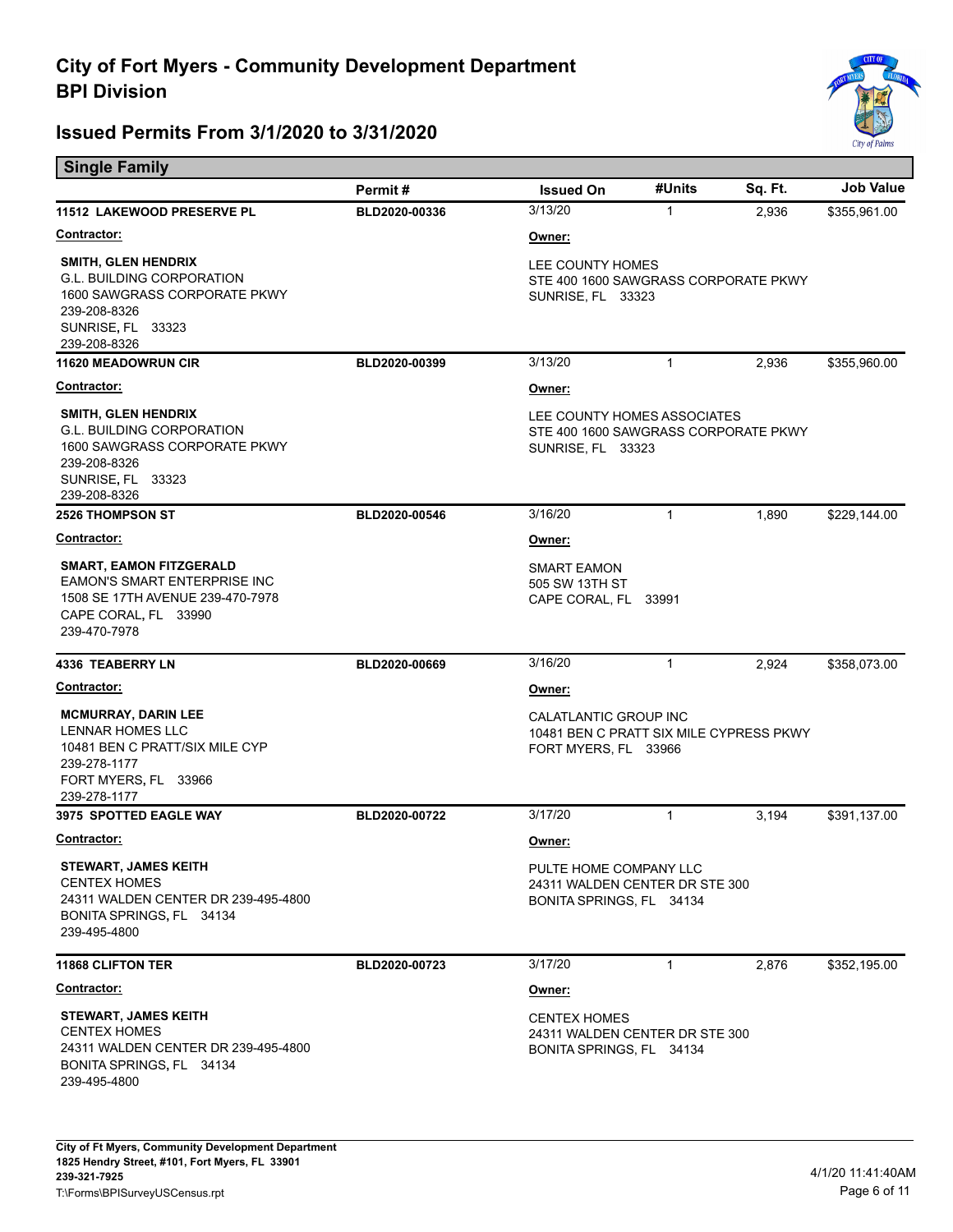

| <b>Single Family</b>                                                                                                                                |               |                                                                                                  |              |         |                  |
|-----------------------------------------------------------------------------------------------------------------------------------------------------|---------------|--------------------------------------------------------------------------------------------------|--------------|---------|------------------|
|                                                                                                                                                     | Permit#       | <b>Issued On</b>                                                                                 | #Units       | Sq. Ft. | <b>Job Value</b> |
| <b>11461 TIVERTON TRCE</b>                                                                                                                          | BLD2020-00725 | 3/18/20                                                                                          | $\mathbf{1}$ | 2,876   | \$352,195.00     |
| Contractor:                                                                                                                                         |               | Owner:                                                                                           |              |         |                  |
| <b>STEWART, JAMES KEITH</b><br><b>CENTEX HOMES</b><br>24311 WALDEN CENTER DR 239-495-4800<br>BONITA SPRINGS, FL 34134<br>239-495-4800               |               | <b>CENTEX HOMES</b><br>24311 WALDEN CENTER DR STE 300<br>BONITA SPRINGS, FL 34134                |              |         |                  |
| <b>4765 CRESTED EAGLE LN</b>                                                                                                                        | BLD2020-00749 | 3/18/20                                                                                          | $\mathbf{1}$ | 2,153   | \$263,656.00     |
| <u>Contractor:</u>                                                                                                                                  |               | Owner:                                                                                           |              |         |                  |
| <b>STEWART, JAMES KEITH</b><br><b>CENTEX HOMES</b><br>24311 WALDEN CENTER DR 239-495-4800<br>BONITA SPRINGS, FL 34134<br>239-495-4800               |               | PULTE HOME COMPANY LLC<br>24311 WALDEN CENTER DR STE 300<br>BONITA SPRINGS, FL 34134             |              |         |                  |
| <b>11642 RIVERSTONE LN</b>                                                                                                                          | BLD2020-00218 | 3/20/20                                                                                          | $\mathbf{1}$ | 3,696   | \$448,103.00     |
| <b>Contractor:</b>                                                                                                                                  |               | <u>Owner:</u>                                                                                    |              |         |                  |
| <b>SMITH, GLEN HENDRIX</b><br><b>G.L. BUILDING CORPORATION</b><br>1600 SAWGRASS CORPORATE PKWY<br>239-208-8326<br>SUNRISE, FL 33323<br>239-208-8326 |               | LEE COUNTY HOMES<br>STE 400 1600 SAWGRASS CORPORATE PKWY<br>SUNRISE, FL 33323                    |              |         |                  |
| 11548 LAKEWOOD PRESERVE PL                                                                                                                          | BLD2020-00392 | 3/20/20                                                                                          | 1            | 2,936   | \$355,961.00     |
| Contractor:                                                                                                                                         |               | <u>Owner:</u>                                                                                    |              |         |                  |
| <b>SMITH, GLEN HENDRIX</b><br><b>G.L. BUILDING CORPORATION</b><br>1600 SAWGRASS CORPORATE PKWY<br>239-208-8326<br>SUNRISE, FL 33323<br>239-208-8326 |               | LEE COUNTY HOMES<br>STE 400 1600 SAWGRASS CORPORATE PKWY<br>SUNRISE, FL 33323                    |              |         |                  |
| 3058 BIRCHIN LN                                                                                                                                     | BLD2020-00736 | 3/20/20                                                                                          | 1            | 2,238   | \$274,065.00     |
| <b>Contractor:</b>                                                                                                                                  |               | <u>Owner:</u>                                                                                    |              |         |                  |
| <b>ROBBINS, JUSTIN ANDREW</b><br>D.R. HORTON INC.<br>3169 ROYAL GARDENS AVE 239-240-9510<br>FORT MYERS, FL 33916<br>239-240-9510                    |               | <b>D R HORTON INC</b><br>10541 BEN C PRATT SIX MILE CYPRESS PKWY STE 100<br>FORT MYERS, FL 33966 |              |         |                  |
| 3054 BIRCHIN LN                                                                                                                                     | BLD2020-00740 | 3/20/20                                                                                          | $\mathbf{1}$ | 2,761   | \$338,112.00     |
| <b>Contractor:</b>                                                                                                                                  |               | Owner:                                                                                           |              |         |                  |
| <b>ROBBINS, JUSTIN ANDREW</b><br>D.R. HORTON INC.<br>3169 ROYAL GARDENS AVE 239-240-9510<br>FORT MYERS, FL 33916<br>239-240-9510                    |               | D R HORTON INC<br>10541 BEN C PRATT SIX MILE CYPRESS PKWY STE 100<br>FORT MYERS, FL 33966        |              |         |                  |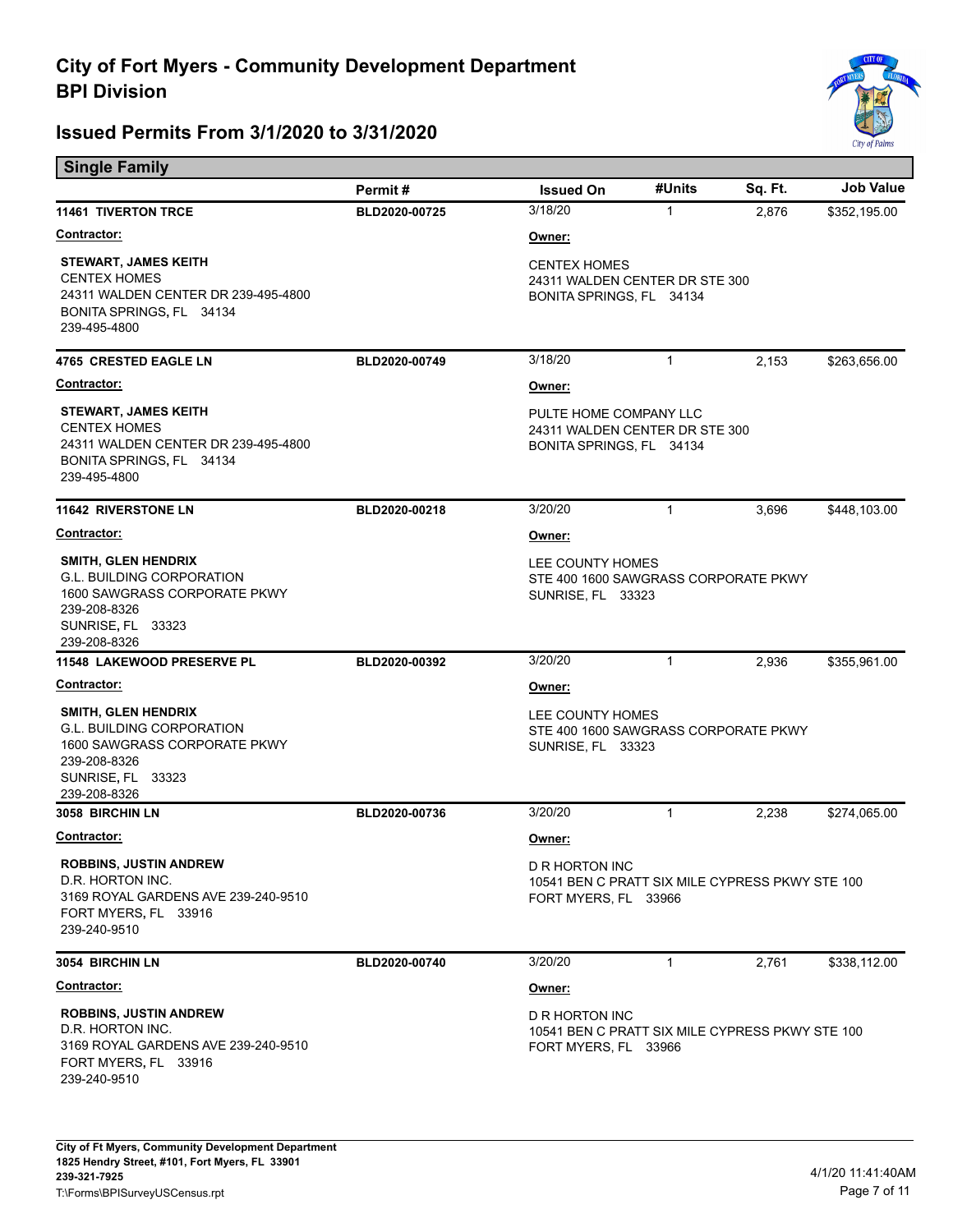

| <b>Single Family</b>                                                                                                                         |               |                                                                                           |              |         |                  |  |
|----------------------------------------------------------------------------------------------------------------------------------------------|---------------|-------------------------------------------------------------------------------------------|--------------|---------|------------------|--|
|                                                                                                                                              | Permit#       | <b>Issued On</b>                                                                          | #Units       | Sq. Ft. | <b>Job Value</b> |  |
| <b>3120 ROYAL GARDENS AVE</b>                                                                                                                | BLD2020-00741 | 3/20/20                                                                                   | 1            | 3,138   | \$384,279.00     |  |
| <b>Contractor:</b>                                                                                                                           |               | Owner:                                                                                    |              |         |                  |  |
| <b>ROBBINS, JUSTIN ANDREW</b><br>D.R. HORTON INC.<br>3169 ROYAL GARDENS AVE 239-240-9510<br>FORT MYERS, FL 33916<br>239-240-9510             |               | D R HORTON INC<br>10541 BEN C PRATT SIX MILE CYPRESS PKWY STE 100<br>FORT MYERS, FL 33966 |              |         |                  |  |
| <b>3116 ROYAL GARDENS AVE</b>                                                                                                                | BLD2020-00744 | 3/23/20                                                                                   | $\mathbf{1}$ | 2,761   | \$338,112.00     |  |
| <b>Contractor:</b>                                                                                                                           |               | Owner:                                                                                    |              |         |                  |  |
| <b>ROBBINS, JUSTIN ANDREW</b><br>D.R. HORTON INC.<br>3169 ROYAL GARDENS AVE 239-240-9510<br>FORT MYERS, FL 33916<br>239-240-9510             |               | D R HORTON INC<br>10541 BEN C PRATT SIX MILE CYPRESS PKWY STE 100<br>FORT MYERS, FL 33966 |              |         |                  |  |
| <b>11460 REMINGTON CHASE</b>                                                                                                                 | BLD2020-00573 | 3/24/20                                                                                   | 1            | 4,083   | \$500,004.00     |  |
| <b>Contractor:</b>                                                                                                                           |               | Owner:                                                                                    |              |         |                  |  |
| <b>STEWART, JAMES KEITH</b><br><b>CENTEX HOMES</b><br>24311 WALDEN CENTER DR 239-495-4800<br>BONITA SPRINGS, FL 34134<br>239-495-4800        |               | <b>CENTEX HOMES</b><br>24311 WALDEN CENTER DR STE 300<br>BONITA SPRINGS, FL 34134         |              |         |                  |  |
| 3982 SPOTTED EAGLE WAY                                                                                                                       | BLD2020-00721 | 3/24/20                                                                                   | 1            | 5,347   | \$654,794.00     |  |
| <b>Contractor:</b>                                                                                                                           |               | Owner:                                                                                    |              |         |                  |  |
| <b>STEWART, JAMES KEITH</b><br><b>CENTEX HOMES</b><br>24311 WALDEN CENTER DR 239-495-4800<br>BONITA SPRINGS, FL 34134<br>239-495-4800        |               | PULTE HOME COMPANY LLC<br>24311 WALDEN CENTER DR STE 300<br>BONITA SPRINGS, FL 34134      |              |         |                  |  |
| <b>10032 WINDY POINTE CT</b>                                                                                                                 | BLD2019-03825 | 3/30/20                                                                                   | $\mathbf{1}$ | 2,936   | \$355,961.00     |  |
| <b>Contractor:</b>                                                                                                                           |               | Owner:                                                                                    |              |         |                  |  |
| SMITH, GLEN HENDRIX<br><b>G.L. BUILDING CORPORATION</b><br>1600 SAWGRASS CORPORATE PKWY<br>239-208-8326<br>SUNRISE, FL 33323<br>239-208-8326 |               | LEE COUNTY HOMES<br>STE 400 1600 SAWGRASS CORPORATE PKWY<br><b>SUNRISE, FL 33323</b>      |              |         |                  |  |
| 1211 CALOOSA POINTE                                                                                                                          | BLD2020-00306 | 3/30/20                                                                                   | 1            | 8,700   | \$1,500,000.00   |  |
| <b>Contractor:</b>                                                                                                                           |               | Owner:                                                                                    |              |         |                  |  |
| <b>BEATTIE, PAUL</b><br><b>BEATTIE DEVELOPMENT</b><br>857 SE 47TH ST 239-257-3295<br>CAPE CORAL, FL 33904<br>239-257-3295                    |               | <b>ERICKSON KENNETH JOSEPH</b><br>1211 CALOOSA POINTE<br>FORT MYERS, FL 33901             |              |         |                  |  |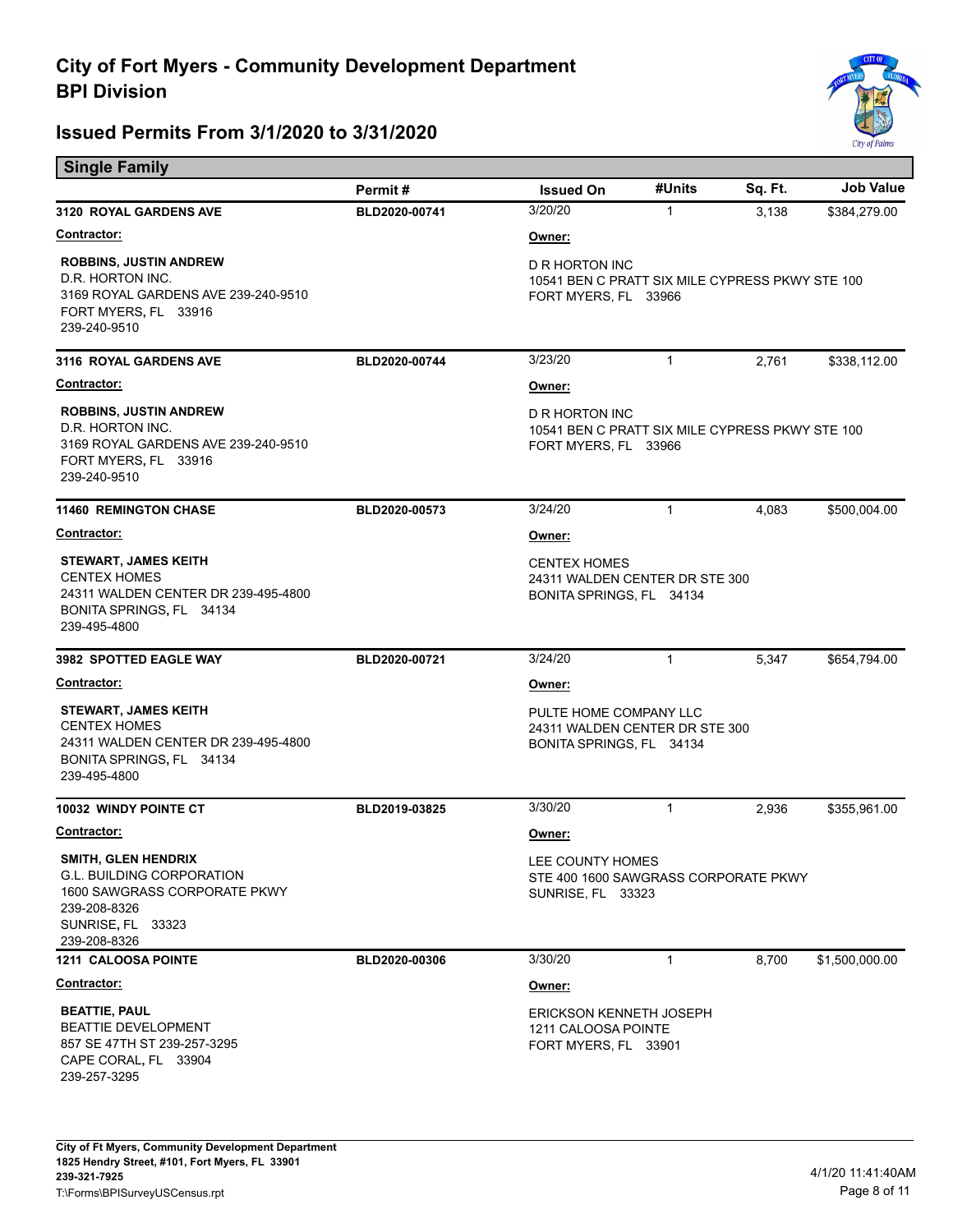

| <b>Single Family</b>                                                                                                                                |               |                                                                                      |              |         |                  |  |
|-----------------------------------------------------------------------------------------------------------------------------------------------------|---------------|--------------------------------------------------------------------------------------|--------------|---------|------------------|--|
|                                                                                                                                                     | Permit#       | <b>Issued On</b>                                                                     | #Units       | Sq. Ft. | <b>Job Value</b> |  |
| 11698 KATI FALLS LN                                                                                                                                 | BLD2020-00386 | 3/30/20                                                                              | $\mathbf{1}$ | 5.023   | \$608,989.00     |  |
| <u>Contractor:</u>                                                                                                                                  |               | Owner:                                                                               |              |         |                  |  |
| <b>SMITH, GLEN HENDRIX</b><br><b>G.L. BUILDING CORPORATION</b><br>1600 SAWGRASS CORPORATE PKWY<br>239-208-8326<br>SUNRISE, FL 33323<br>239-208-8326 |               | LEE COUNTY HOMES<br>STE 400 1600 SAWGRASS CORPORATE PKWY<br>SUNRISE, FL 33323        |              |         |                  |  |
| 12039 WESTMORELAND WAY                                                                                                                              | BLD2020-00819 | 3/30/20                                                                              | $\mathbf{1}$ | 2,046   | \$250,553.00     |  |
| <b>Contractor:</b>                                                                                                                                  |               | Owner:                                                                               |              |         |                  |  |
| <b>STEWART, JAMES KEITH</b><br><b>CENTEX HOMES</b><br>24311 WALDEN CENTER DR 239-495-4800<br>BONITA SPRINGS, FL 34134<br>239-495-4800               |               | <b>CENTEX HOMES</b><br>24311 WALDEN CENTER DR STE 300<br>BONITA SPRINGS, FL 34134    |              |         |                  |  |
| <b>12048 WESTMORELAND WAY</b>                                                                                                                       | BLD2020-00820 | 3/30/20                                                                              | $\mathbf{1}$ | 2,046   | \$250,553.00     |  |
| Contractor:                                                                                                                                         |               | Owner:                                                                               |              |         |                  |  |
| <b>STEWART, JAMES KEITH</b><br><b>CENTEX HOMES</b><br>24311 WALDEN CENTER DR 239-495-4800<br>BONITA SPRINGS, FL 34134<br>239-495-4800               |               | <b>CENTEX HOMES</b><br>24311 WALDEN CENTER DR STE 300<br>BONITA SPRINGS, FL 34134    |              |         |                  |  |
| 11401 BATTERSEA PL                                                                                                                                  | BLD2020-00824 | 3/30/20                                                                              | $\mathbf{1}$ | 4,667   | \$571,521.00     |  |
| Contractor:                                                                                                                                         |               | Owner:                                                                               |              |         |                  |  |
| <b>STEWART, JAMES KEITH</b><br><b>CENTEX HOMES</b><br>24311 WALDEN CENTER DR 239-495-4800<br>BONITA SPRINGS, FL 34134<br>239-495-4800               |               | <b>CENTEX HOMES</b><br>24311 WALDEN CENTER DR STE 300<br>BONITA SPRINGS, FL 34134    |              |         |                  |  |
| <b>4002 SPOTTED EAGLE WAY</b>                                                                                                                       | BLD2020-00839 | 3/30/20                                                                              | $\mathbf{1}$ | 2,636   | \$322,805.00     |  |
| <b>Contractor:</b>                                                                                                                                  |               | Owner:                                                                               |              |         |                  |  |
| <b>STEWART, JAMES KEITH</b><br><b>CENTEX HOMES</b><br>24311 WALDEN CENTER DR 239-495-4800<br>BONITA SPRINGS, FL 34134<br>239-495-4800               |               | PULTE HOME COMPANY LLC<br>24311 WALDEN CENTER DR STE 300<br>BONITA SPRINGS, FL 34134 |              |         |                  |  |
| <b>4093 SPOTTED EAGLE WAY</b>                                                                                                                       | BLD2020-00842 | 3/30/20                                                                              | $\mathbf{1}$ | 2,233   | \$273,453.00     |  |
| <u>Contractor:</u>                                                                                                                                  |               | Owner:                                                                               |              |         |                  |  |
| <b>STEWART, JAMES KEITH</b><br><b>CENTEX HOMES</b><br>24311 WALDEN CENTER DR 239-495-4800<br>BONITA SPRINGS, FL 34134<br>239-495-4800               |               | PULTE HOME COMPANY LLC<br>24311 WALDEN CENTER DR STE 300<br>BONITA SPRINGS, FL 34134 |              |         |                  |  |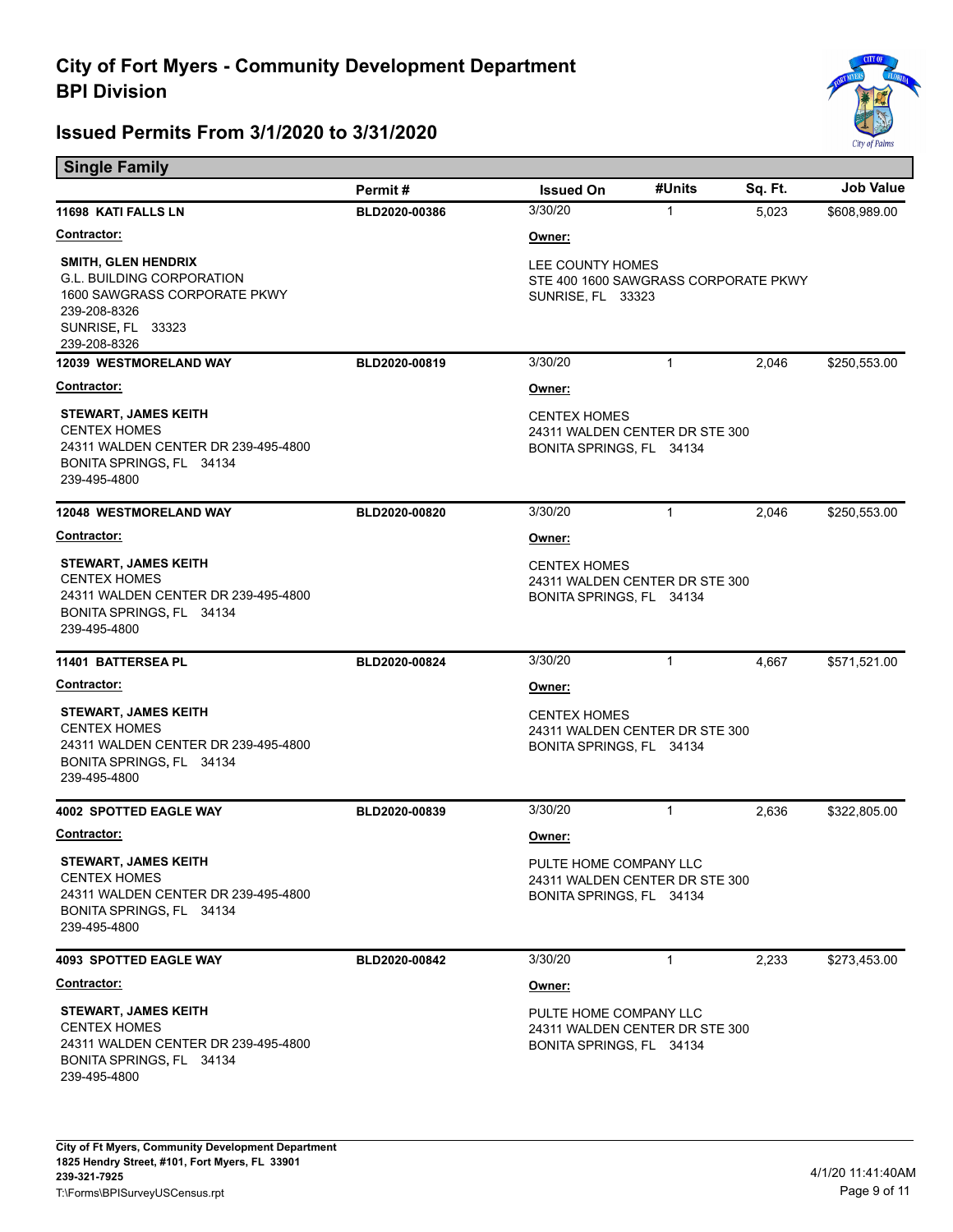

#### **Single Family**

| .                                                                                                                                     |               |                                                                           |        |         |                  |
|---------------------------------------------------------------------------------------------------------------------------------------|---------------|---------------------------------------------------------------------------|--------|---------|------------------|
|                                                                                                                                       | Permit#       | <b>Issued On</b>                                                          | #Units | Sq. Ft. | <b>Job Value</b> |
| <b>4097 SPOTTED EAGLE WAY</b>                                                                                                         | BLD2020-00864 | 3/30/20                                                                   |        | 2.233   | \$273,453.00     |
| Contractor:                                                                                                                           |               | Owner:                                                                    |        |         |                  |
| <b>STEWART, JAMES KEITH</b><br><b>CENTEX HOMES</b><br>24311 WALDEN CENTER DR 239-495-4800<br>BONITA SPRINGS, FL 34134<br>239-495-4800 |               | <b>CENTEX HOMES</b><br>5801 PELICAN BAY BLVD, STE 600<br>NAPLES. FL 34108 |        |         |                  |